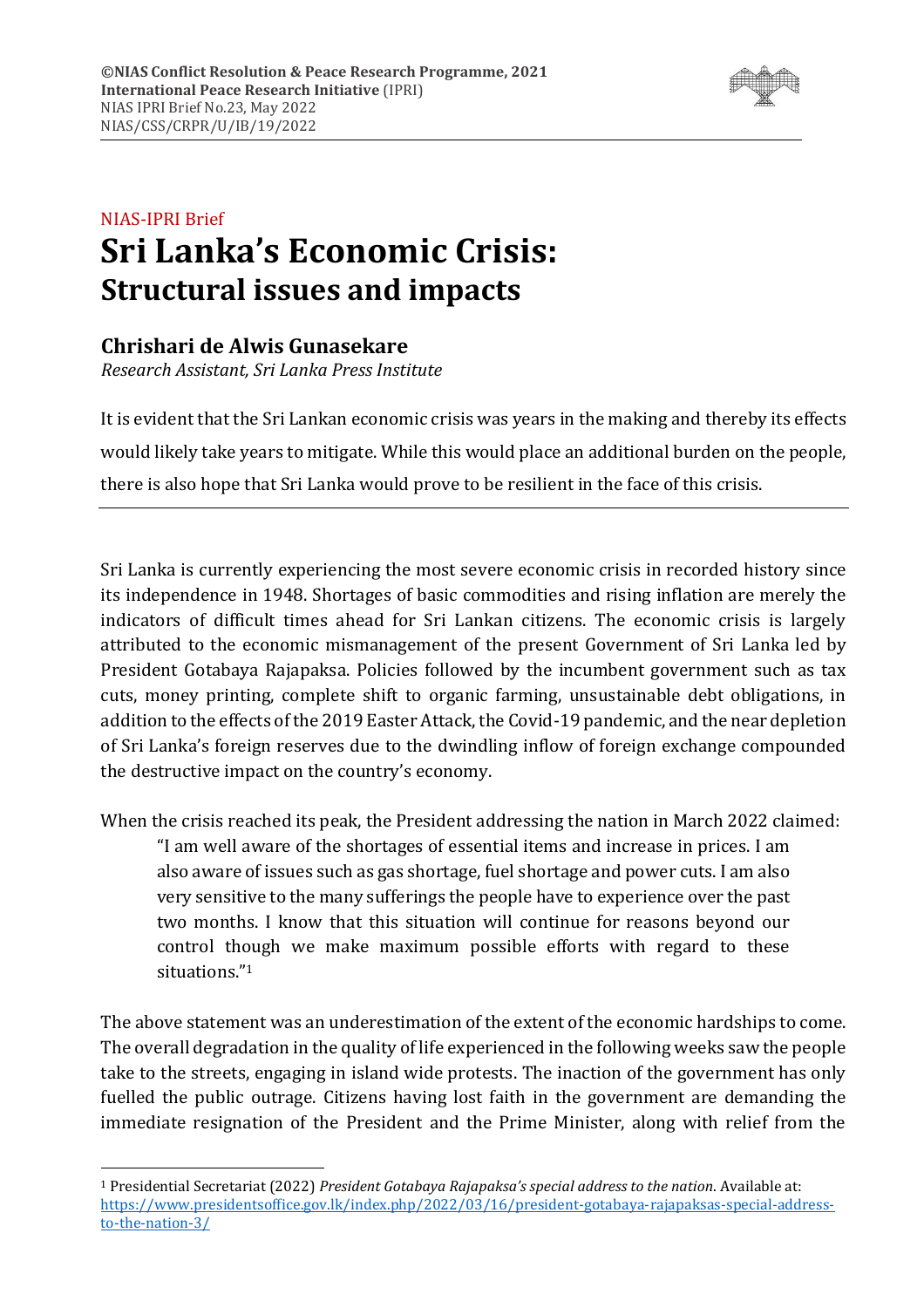economic crisis. Meanwhile peaceful protests are being disrupted by law enforcement officers that use excessive force to control the crowds. Hence, the economic crisis had rapidly devolved into a political crisis, which cannot be resolved without a complete political and economic structural change in Sri Lanka.

Against this background, this paper attempts to understand the depths of the present economic crisis in Sri Lanka. It explores the following: What were the causes of the economic crisis? What impact did it have on the day-to-day lives of Sri Lankans? How did the government, the citizens, and non-state actors react to the present crisis? What is the best way forward for Sri Lanka in these troubled times?

#### **I Background of the Sri Lankan economic crisis**

The present Sri Lankan economic crisis was years in the making. Economists had observed the slowdown of Sri Lanka's economic growth since 2012. When the Yahapalanaya government coled by President Maithripala Sirisena and Prime Minister Ranil Wickremesinghe came into power in 2015, the signs of this were quite evident. The annual GDP growth of Sri Lanka had come down to 5% in 2015 and fell as low as 2.3% in 2019.<sup>2</sup> Likewise, the country's export sector remained stagnant, remaining at US \$ 10-12 billion from 2015 to 2019. On the other hand, during the same time period public debt went up by almost 10%, hinting at the debt crisis that Sri Lanka is undergoing at present.

The precarious state of the Sri Lankan economy was noted by the Institute of Policy Studies (IPS) as early as 2014. The risks pointed out by IPS at the time included the danger of receiving foreign aid from a single source, borrowing hot money, shoring up foreign reserves through borrowing, the uncontrolled increase of external non-concessionary borrowings, the state banks borrowing on behalf of the government, the monopolisation of FDIs by the hospitality sector, and covering up budget deficit through capping capital expenditure.<sup>3</sup> However, these warnings were largely unheeded by the political leaders at the time. In fact, these perils further intensified due to the Constitutional crisis in 2018, as political instability affected investor confidence.<sup>4</sup> As a result of all these factors, the country experienced no visible economic growth for a period of four years, and was particularly vulnerable to the economic backlash of the 2019 Easter.

Thereby, the incumbent government that came into power in November 2019 had the unenviable task of restoring the Sri Lankan economy. However, the emergence of the Covid-19

<sup>2</sup> All statistics mentioned are cited from Focus Economics (2022) *Sri Lanka Economy Data*. Available at: <https://www.focus-economics.com/countries/sri-lanka>

<sup>3</sup> Wijewardena, W.A. (2014) 'IPS State of the Economy 2014: A critical probe shows hidden risks and defects of policies', *Daily FT*, 8 December. Available at: [https://www.ft.lk/columns/ips-state-of-the-economy-2014-a](https://www.ft.lk/columns/ips-state-of-the-economy-2014-a-critical-probe-shows-hidden-risks-and-defects-of-policies/4-373511)[critical-probe-shows-hidden-risks-and-defects-of-policies/4-373511](https://www.ft.lk/columns/ips-state-of-the-economy-2014-a-critical-probe-shows-hidden-risks-and-defects-of-policies/4-373511)

<sup>4</sup> Chandran N. & Jegarajah, S. (2018) 'Constitutional crisis' could destabilize Sri Lanka, pushing it closer to China', *CNBC*, 30 October. Available at[: https://www.cnbc.com/2018/10/30/sri-lanka-crisis-political-economic](https://www.cnbc.com/2018/10/30/sri-lanka-crisis-political-economic-finanncial-conseuqences.html)[finanncial-conseuqences.html](https://www.cnbc.com/2018/10/30/sri-lanka-crisis-political-economic-finanncial-conseuqences.html)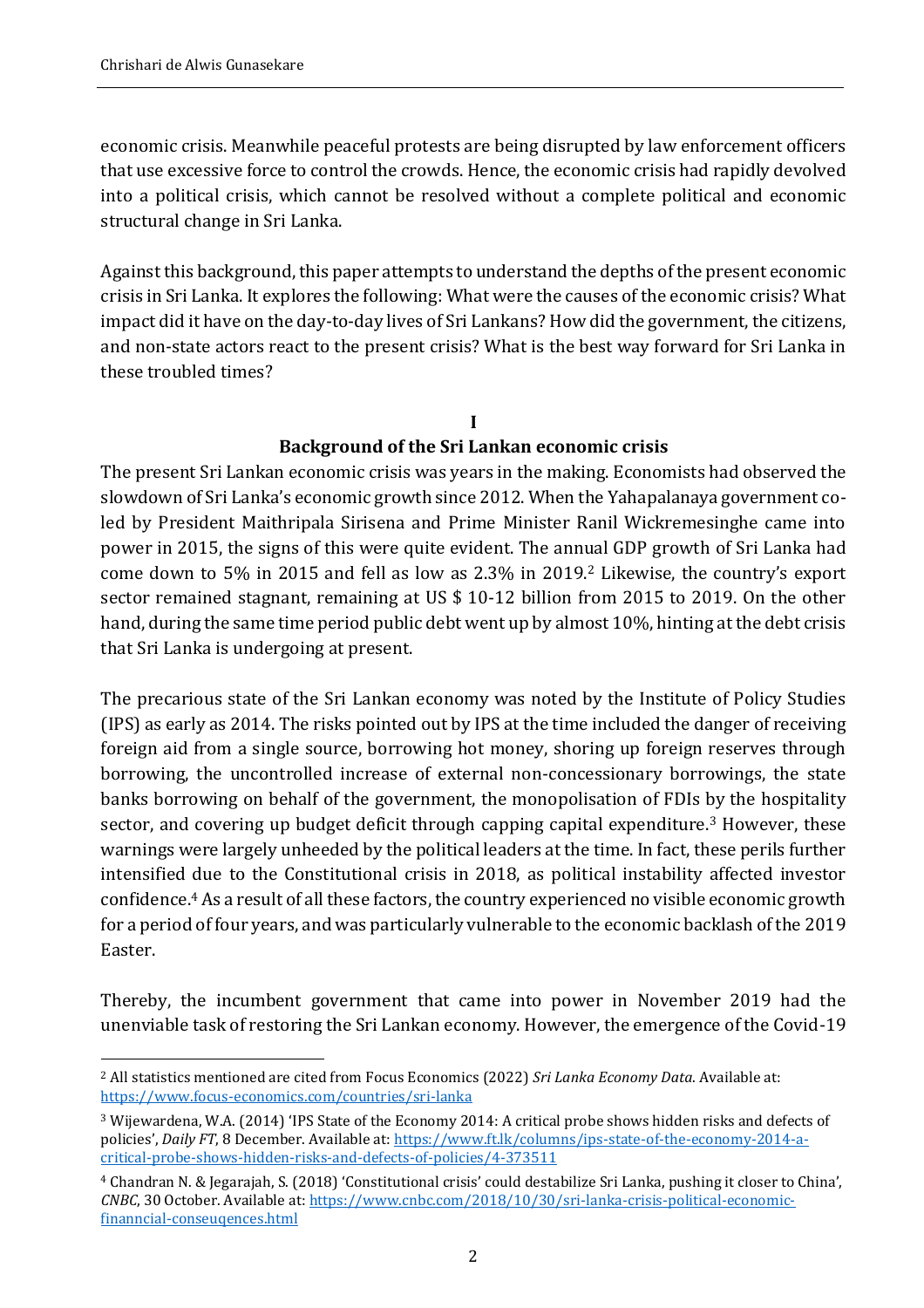pandemic meant that Sri Lanka's foremost foreign exchange earners – the tourism and export sectors – came to a standstill due to the imposition of island wide lockdowns and supply chain disruptions experienced globally.<sup>5</sup> Nevertheless, the Easter Attack and Covid-19 alone cannot be held responsible for the dire straits of the Sri Lankan economy. The pandemic was a global phenomenon that affected all countries. As independent think tank Verité Research pointed out, in comparison to its South Asian peers, Sri Lanka was the only country that experienced a severe depletion of foreign reserves during 2019 to 2021.<sup>6</sup> Thus, it is evident that while the pandemic and the Easter Attacks may have factored into the current economic crisis, they are not the sole reason for it. The following sections examine the economic policies of the incumbent government and their impact on the Sri Lankan economy.

#### *Defective economic policies*

Sri Lanka's budget deficit doubled in the span of a single year under President Gotabaya Rajapaksa's administration. As Verité Research observed, between 2019 and 2020, the deficit increased by Rs. 1.074 billion.<sup>7</sup> The deficit was caused due to the decline of government revenue, which in turn was affected by excessive tax cuts implemented by the Rajapaksa administration. Accordingly, value added tax (VAT) was reduced to 8%, corporate income tax was reduced to 24%, and personal income tax was reduced to 18%. Moreover, seven other taxes including nation-building tax, PAYE tax, debt repayment levy, and economic service charge were done away with altogether.<sup>8</sup> These ill-advised tax reliefs were a part of President Rajapaksa's election campaign with no plans to make changes to the tax policy for his term in office, which was severely criticised by economists for the impact they would have on the economy. In direct contrast to the decline in revenue, government spending increased by Rs. 548 billion.

In order to bridge the gap between revenue and expenditures, the Central Bank of Sri Lanka (CBSL) adopted the Modern Monetary Theory (MMT), which claims that printing money alone does not cause higher inflation. This decision by the CBSL was frowned upon by economists as well as the International Monetary Fund (IMF), which in an assessment of the country's situation warned that this could lead to currency instability and shrinking of private credit lines. Nonetheless, CBSL printed Rs. 2.8 billion from December 2019 to October 2021 alone,<sup>9</sup>

<sup>5</sup> While Sri Lanka was on the road to recovery after the 2019 Easter Attack, the lockdowns and curfews implemented in order to curb the first few waves of the Covid-19 pandemic hindered the progress made. For more details, refer Arunatillake, N. (2020) 'Easter Attacks in 2019 vs. COVID-19 Outbreak of 2020: What Lies Ahead for Sri Lanka?', *Talking Economics*. Available at:

[https://www.ips.lk/talkingeconomics/2020/04/03/easter-attacks-in-2019-vs-covid-19-outbreak-of-2020](https://www.ips.lk/talkingeconomics/2020/04/03/easter-attacks-in-2019-vs-covid-19-outbreak-of-2020-what-lies-ahead-for-sri-lanka/) [what-lies-ahead-for-sri-lanka/](https://www.ips.lk/talkingeconomics/2020/04/03/easter-attacks-in-2019-vs-covid-19-outbreak-of-2020-what-lies-ahead-for-sri-lanka/)

<sup>6</sup> Verité Research (2022) *Is the Pandemic the Sole Cause for the Depletion in Sri Lanka's Foreign Reserves?* Available at: [https://publicfinance.lk/en/topics/is-the-pandemic-the-sole-cause-for-the-depletion-in-sri-lanka](https://publicfinance.lk/en/topics/is-the-pandemic-the-sole-cause-for-the-depletion-in-sri-lanka-s-foreign-reserves-1646912468)[s-foreign-reserves-1646912468](https://publicfinance.lk/en/topics/is-the-pandemic-the-sole-cause-for-the-depletion-in-sri-lanka-s-foreign-reserves-1646912468)

<sup>7</sup> Verité Research (2022) *Why did Sri Lanka's Budget Deficit Increase in 2020?* Available at: <https://www.veriteresearch.org/2021/10/27/why-did-sri-lankas-budget-deficit-increase-in-2020/>

<sup>8</sup> Mallawarachi, B. (2019) 'Sri Lanka's new government announces tax cuts', *AP News*, 28 November. Available at: <https://apnews.com/article/b6b96849ebe74c8dbeac461ff8418c28>

<sup>9</sup> Opanayake, V. (2022) 'Printing money: Our way out in 2022 too?', *The Sunday Morning,* 8 January. Available at: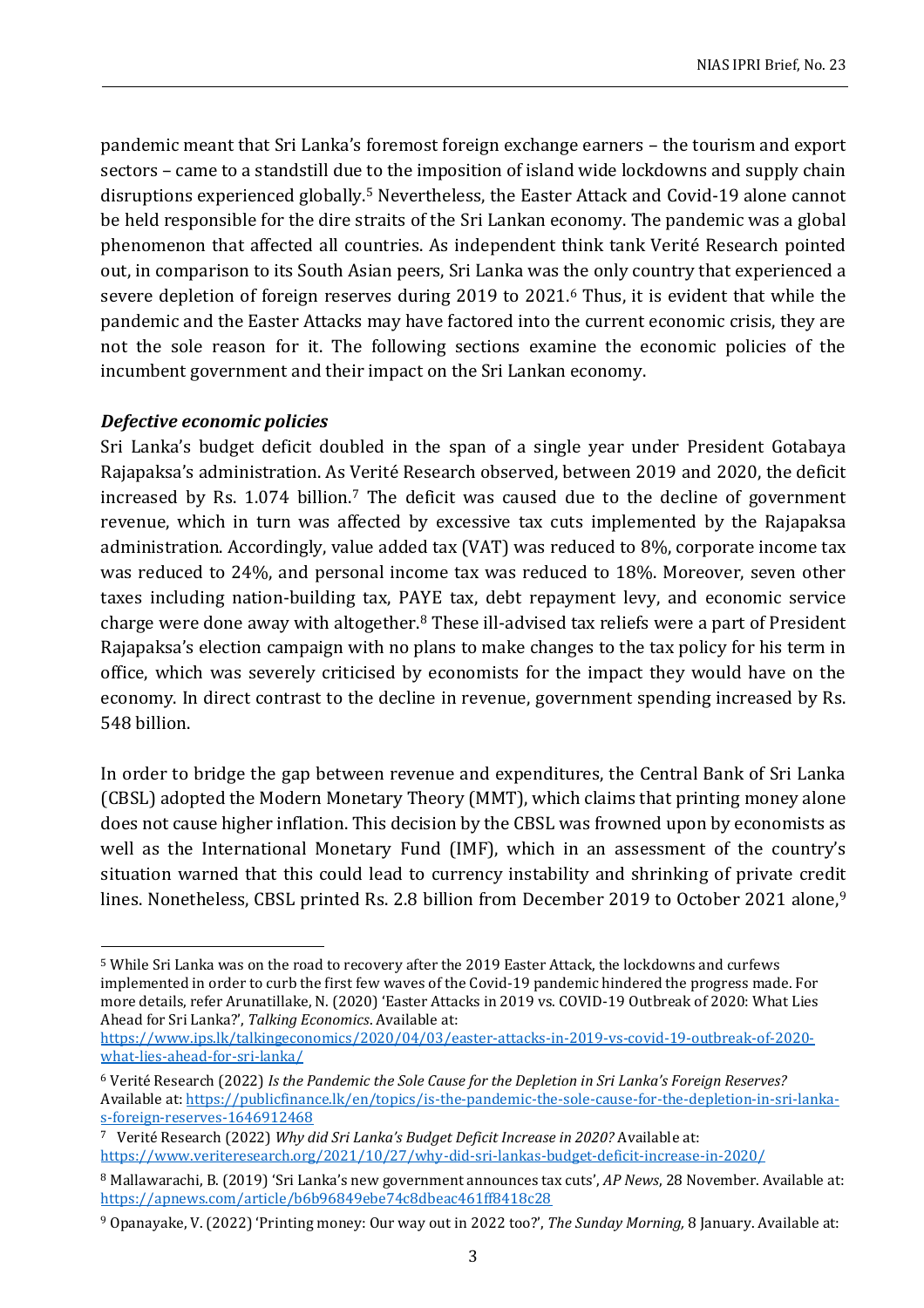resulting in headline inflation increasing up to 14% in January 2022.<sup>10</sup> Under the current economic conditions, the level of inflation in Sri Lanka is expected to remain at double digits – exceeding the recommended 4-6% by a considerable margin.

Another monetary policy that was criticised by the IMF was the fixed exchange rate adopted by CBSL. Since April 2021, the value of the US dollar was pegged to Rs. 200-203, affecting the prices of basic commodities and leading to dysfunctional foreign exchange (henceforth forex) markets.<sup>11</sup> This policy decision resulted in a significant drop in the inflow of foreign remittances, with informal methods and black market buying and selling of currencies becoming more frequent.<sup>12</sup> Moreover, the dollar shortage within the island impacted the country's import sector, causing a shortage of several essential commodities and goods including fuel, rice, sugar, milk powder, and domestic cooking gas.

## *External debt problem*

Another persistent issue that Sri Lanka has been grappling over the past years has been its debt sustainability. In March 2022, one of the major concerns of the Government was the lack of forex and the question of whether the government could repay the debts due this year. By the end of 2021, several rating agencies including Standard and Poor's, Moody's, Fitch had already downgraded Sri Lanka's ratings, citing high risk of debt default in 2022.<sup>13</sup> At the beginning of 2022, Sri Lankan foreign reserves dipped as low as US \$ 2.4 billion, while net international reserves had been in the negative since November 2021. Under such circumstances, Sri Lanka's debt obligations for 2022 remained impossibly high at US \$ 6.9 billion, with the budget deficit standing at US \$ 11.9 billion. Public debt had risen from 94% of the GDP in 2019 to 119% in 2021.<sup>14</sup>

Sri Lanka's debt problem has deep roots, out of which indiscriminate borrowings from foreign sources is just one. This is primarily due to the fact that Sri Lanka had deviated from standard practices when borrowing in the past decade. As Sri Lanka was upgraded to a middle-income country, aid received from international multilateral and bilateral donors such as the World Bank, Asian Development Bank, or the Japan International Cooperation Agency in the form of concessionary loans declined. In order to make up for this, Sri Lanka began to supplement borrowings in the form of commercial loans in 2004. By 2012, commercial loans had come up

<https://www.themorning.lk/printing-money-our-way-out-in-2022-too/>

<sup>10</sup> International Monetary Fund (2022) 'Sri Lanka: 2021 Article IV Consultation-Press Release; Staff Report; and Statement by the Executive Director for Sri Lanka', *IMF Staff Country Reports Volume 2022* (09). DOI: <https://doi.org/10.5089/9798400206450.002>

<sup>11</sup> *Ibid.*

<sup>12</sup> Weeraratne, B. (2021) 'Black, White and Grey Markets: The Dynamics of Foreign Exchange and Remittances in Sri Lanka', *Talking Economics*, 17 December. Available at:

[https://www.ips.lk/talkingeconomics/2021/12/17/black-white-and-grey-markets-the-dynamics-of-foreign](https://www.ips.lk/talkingeconomics/2021/12/17/black-white-and-grey-markets-the-dynamics-of-foreign-exchange-and-remittances-in-sri-lanka/)[exchange-and-remittances-in-sri-lanka/](https://www.ips.lk/talkingeconomics/2021/12/17/black-white-and-grey-markets-the-dynamics-of-foreign-exchange-and-remittances-in-sri-lanka/)

<sup>13</sup> Moramudali, U. (2021) 'Sri Lanka's Foreign Debt Crisis Could Get Critical in 2021', *The Diplomat*, 09 February. Available at:<https://thediplomat.com/2021/02/sri-lankas-foreign-debt-crisis-could-get-critical-in-2021/>

<sup>14</sup> *Supra* note 10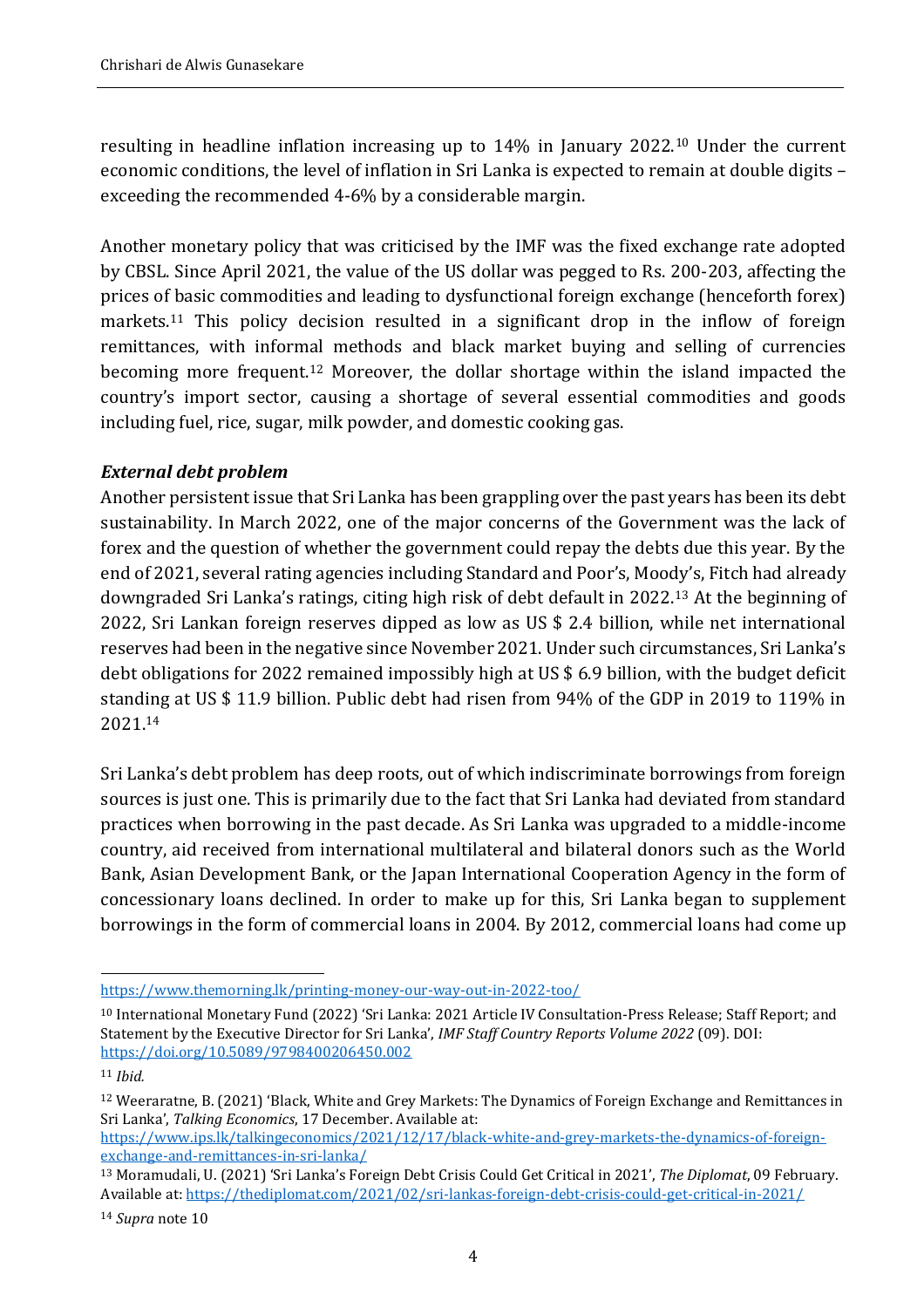to over 50% of Sri Lanka's overall borrowings. For example, Sri Lanka's debt to China alone stands at US \$ 5 billion at present. These commercial loans came with a considerable risk as they are short-term, with higher interest rates, and offered no moratoriums. However, out of these debt obligations, International Sovereign Bonds (ISBs) are at the forefront, accounting for US \$ 1.54 billion out of the total debt repayments due in 2022.

The origin of the debt crisis lies in Sri Lanka's continued reliance on these foreign loans to shore up the economy instead of addressing structural weaknesses. The disproportionate debt to GDP ratio had resulted in a serious balance of payment issue, which had exacerbated due to contraction of trade, low tax revenue, and dwindling foreign direct investments (FDI). IMF in its assessment noted that Sri Lanka's external debt to be unsustainable and needing immediate attention, as: "Due to persistent external debt service burden, international reserves would remain inadequate, despite the authorities' ongoIng efforts to secure 5inanceng from external sources."

## *Agricultural mishaps*

Another policy decision that undoubtedly had a negative impact on the Sri Lankan economy was the complete ban of chemical fertilisers in April 2021. The policy was implemented in accordance with President Rajapaksa's National Policy Framework which highlighted the need for environmentally friendly farming by guaranteeing the people's right to safe food.<sup>15</sup> While this may seem to be a step in the right direction, the manner in which the policy was brought into effect – without preliminary testing or preparation – had an adverse impact on both production and local export sector. For example, the production of rice which is a staple in the Sri Lankan diet fell by 20%, causing the prices to surge over 50%. In addition, the production of several key export crops such as tea, rubber, and coconut were also hit by this overnight transition to organic farming. The loss from the tea production sector alone was estimated to be around US \$ 425 million.<sup>16</sup> President Rajapaksa's organic pledge came at the cost of Sri Lanka losing its position as one of the global market leaders in tea exports, due to the drop in quality and quantity. This policy decision resulted in the collapse of the agricultural sector, forcing the government to import rice at a time when forex reserves were dangerously low. Moreover, the imposition of price controls resulted in hoarding, worsening the existing food shortages in the market. Therefore, the agricultural policy adopted by the Rajapaksa administration at a time when the country was already struggling with the fallout of the Covid-19 pandemic, proved disastrous for the Sri Lankan economy.

#### *Declining tourism sector*

Tourism is the third highest forex earner of Sri Lanka, after workers' remittances and apparel sector exports. The tourism sector as a whole (including travel related services) contributed to

<sup>15</sup> National Policy Framework (2019) *Vistas of Prosperity and Splendour*. Available at: <http://www.doc.gov.lk/images/pdf/NationalPolicyframeworkEN/FinalDovVer02-English.pdf>

<sup>16</sup> Nordhaus, T. & Shah, S. (2022) 'In Sri Lanka, Organic Farming Went Catastrophically Wrong', *Foreign Policy Magazine*, 05 March. Available at[: https://foreignpolicy.com/2022/03/05/sri-lanka-organic-farming-crisis/](https://foreignpolicy.com/2022/03/05/sri-lanka-organic-farming-crisis/)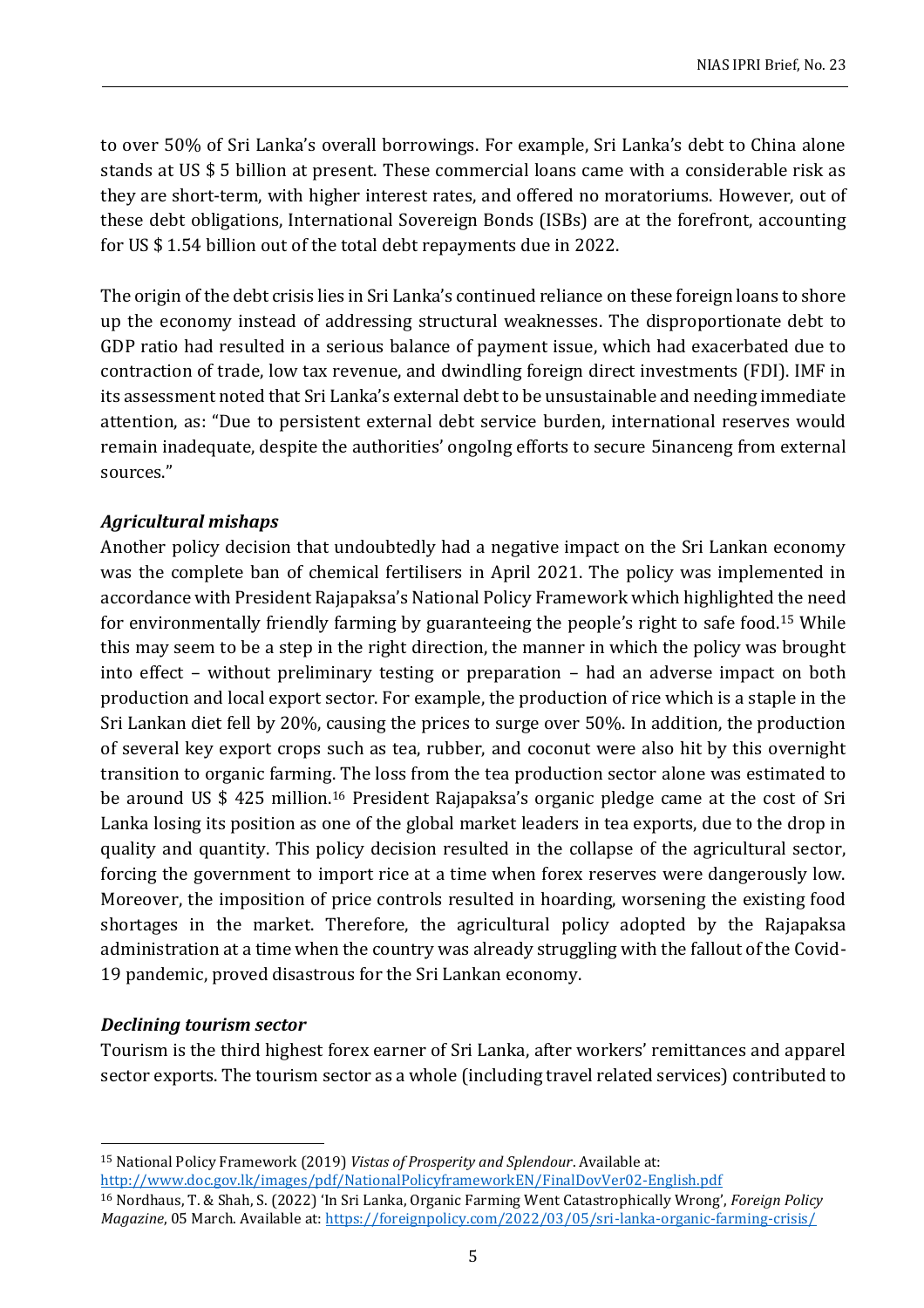10.3% of Sri Lanka's total economy and accounted for 5.7% of the country's GDP in 2019.<sup>17</sup> Tourism was one of the hardest hit sectors by the Covid-19 pandemic – the decline in tourist arrivals affecting income generation, the inflow of FDIs, and higher unemployment in the sector. By March 2020 tourist arrivals had fallen as low as 70% in comparison to the previous year. Highly dependent on the forex income earned by the tourism sector, this decline was another blow that was unfavourable to the Sri Lankan economy.

## *Repercussion of the Russian-Ukrainian war*

Sri Lanka will be affected on two fronts due to the ongoing conflict between Russia and Ukraine; namely, the drop in tourist arrivals from the European region and supply chain bottlenecks caused by the situation. The immediate concern for the country would be tourist arrivals, as 30% of Sri Lanka's incoming tourists this year were from Russia, Ukraine, Poland, and Belarus.<sup>18</sup> The number is expected to dwindle rapidly as more cancellations are being reported due to the closure of Russian airspace. Likewise, Sri Lanka like many other countries across the globe had lost access to the Russian and Ukrainian markets since February 2022. The overall impact of this is felt in the global rise of crude oil import prices. However, in addition to the rising fuel prices, Sri Lanka had also lost one of its major wheat import sources, of which Russia and Ukraine account for 45%. Exports too are affected, as Russia and Ukraine purchase 18% of the fermented black tea exports from Sri Lanka.<sup>19</sup> Hence, two of Sri Lanka's major revenue earners come to a halt due to the current Russian-Ukrainian war, further contributing to the economic crisis.

As examined above, the origins of the Sri Lankan economic crisis are multi-faceted; including debt mismanagement, impact of the pandemic, and the lack of foresight in policy formulation. At present, the crippling effects of the crisis is felt by all Sri Lankans, who now lead a hand-tomouth existence, uncertain of their future or the future of the country.

#### **II**

## **Impact of the Sri Lankan economic crisis**

The immediate consequences of the economic crisis in Sri Lanka is evident by the existing food and fuel shortages, as the import dependent market collapsed when the government was unable to produce forex to purchase goods. Signs of imminent collapse were observed since August 2021, when the government had to declare Emergency regulations pertaining to the distribution of essential food items, offering several food items such as rice and sugar at concessionary rates. By December 2021, rating downgrades and depleting forex meant that the

<sup>17</sup> Rajarathne, R.P.D.M. (2020) 'Improvements and Adjustments Needed to Overcome the Impact of COVID-19 by the Travel and Tourism Services Sector in Sri Lanka', *Proceedings of the International Conference On Business Innovation: Covid 19 Transcending Challenges, Recovery Measures and Resilience*, pp. 101-106. Colombo: NSBM Green University

<sup>18</sup> Ondaatjie, A. (2022) 'Shock Waves From War in Ukraine Threaten to Swamp Sri Lanka'*, Bloomberg*, 17 March. Available at: [https://www.bloomberg.com/news/articles/2022-03-17/shock-waves-from-the-war-in-ukraine](https://www.bloomberg.com/news/articles/2022-03-17/shock-waves-from-the-war-in-ukraine-threaten-to-swamp-sri-lanka)[threaten-to-swamp-sri-lanka](https://www.bloomberg.com/news/articles/2022-03-17/shock-waves-from-the-war-in-ukraine-threaten-to-swamp-sri-lanka)

<sup>19</sup> Wijesinghe, A. (2022) 'Russia-Ukraine Conflict: Economic Implications for Sri Lanka', *Talking Economics*, 28 February. Available at[: https://www.ips.lk/talkingeconomics/2022/02/28/russia-ukraine-conflict-economic](https://www.ips.lk/talkingeconomics/2022/02/28/russia-ukraine-conflict-economic-implications-for-sri-lanka/)[implications-for-sri-lanka/](https://www.ips.lk/talkingeconomics/2022/02/28/russia-ukraine-conflict-economic-implications-for-sri-lanka/)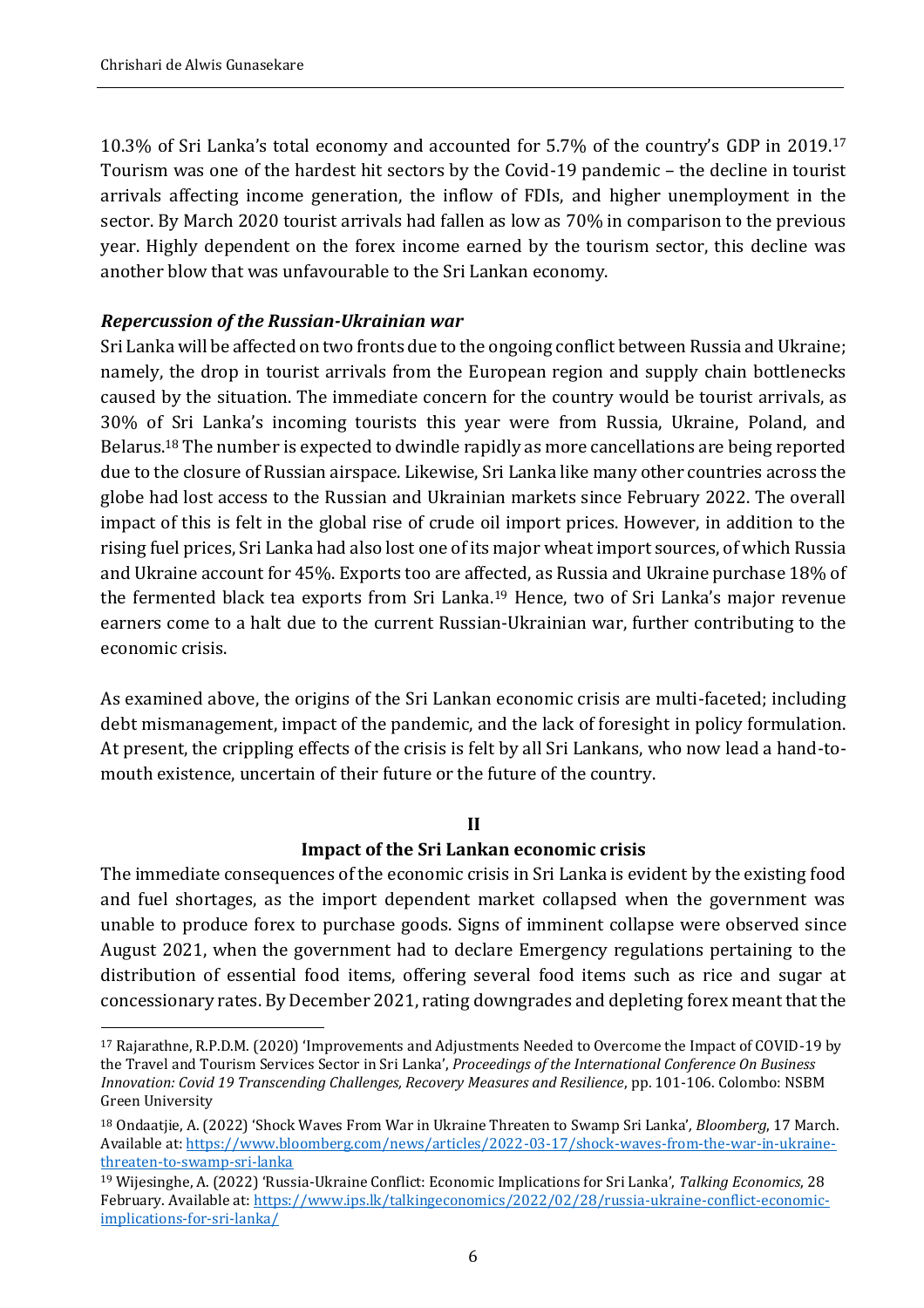imports were severely limited, as foreign banks refused to accept Sri Lankan letters of credit until the country's credibility was restored. The import restrictions in turn triggered the worst energy crisis the country had experienced in over 25 years.<sup>20</sup>

By March 2022, Sri Lankans had to queue outside filling stations to pump fuel for their vehicles and as Ceylon Petroleum Corporation (CPC) became unable to meet the demand. As fuel became scarce in the market, the prices sky-rocketed to unmanageable levels. The fuel crisis had a domino effect, interrupting both day-to-day lives, industrial, and service sectors of the country.<sup>21</sup> The first among many to be hit by the fuel shortage was the state electricity provider Ceylon Electricity Board (CEB) which imposed regular load shedding hours. The forex shortage meant that the CEB was unable to purchase emergency power or fuel from the CPC. Hydropower alone was inadequate to meet the national demand, while thermal power plants could not operate due to the shortage of fuel. These power cuts last anywhere from two to fivehour average on a daily basis, with the longest power cut to date lasting for almost fifteen hours a day.

The fuel shortage and the subsequent power cuts further handicapped the struggling economy of Sri Lanka. For example, the Colombo Stock Exchange (CSE) crashed as it opened on 30 March, as its shares plunged below 7%, prompting an immediate halt in trading twice over the course of the day.<sup>22</sup> As worries over the deepening economic crisis and power cuts grew, the CSE not only limited its trading hours but had to temporarily shut down the stock market, due to the unpredictability of the country's present economic conditions.<sup>23</sup> Likewise, the tourism industry which already saw cancellations from the European region, experienced another setback as several governments (including the UK and Canada) issued warnings to its citizens travelling to Sri Lanka. The island nation was no longer recognised as a holiday destination as the tourism industry struggled to make ends meet. Power interruptions also impacted local businesses. Many small shop owners closed down their shops as frozen goods were destroyed by the long hours without power.

Certain production factories and facilities too closed down as the fuel shortage made machinery inoperable. Public transport was severely impacted, with the number of buses on the street reducing nearly by half. Likewise, container transports involved in export/import industries became limited, further affecting the shortage of essential goods and contributing to

<sup>20</sup> Srinivasan, M. (2022) 'Fuel shortage, power outages aggravate Sri Lanka's economic crisis' *The Hindu*, 03 March. Available at[: https://www.thehindu.com/news/international/fuel-shortage-power-outages-aggravate](https://www.thehindu.com/news/international/fuel-shortage-power-outages-aggravate-sri-lankas-economic-crisis/article65186881.ece)[sri-lankas-economic-crisis/article65186881.ece](https://www.thehindu.com/news/international/fuel-shortage-power-outages-aggravate-sri-lankas-economic-crisis/article65186881.ece)

<sup>21</sup> Dias, S. (2022) 'SL's economy struggles amid fuel crisis', *The Sunday Times*, 06 March. Available at: https://www.sundaytimes.lk/220306/business-times/sls-economy-struggles-amid-fuel-crisis-474766.html <sup>22</sup> Reuters, (2022) , 'Colombo bourse halts trading twice as shares plunge over 7% amid economic woes', *Economic Times*, 30 March. Available at:

[https://economictimes.indiatimes.com/markets/stocks/news/colombo-bourse-halts-trading-twice-as-shares](https://economictimes.indiatimes.com/markets/stocks/news/colombo-bourse-halts-trading-twice-as-shares-plunge-over-7-amid-economic-woes/articleshow/90539637.cms)[plunge-over-7-amid-economic-woes/articleshow/90539637.cms](https://economictimes.indiatimes.com/markets/stocks/news/colombo-bourse-halts-trading-twice-as-shares-plunge-over-7-amid-economic-woes/articleshow/90539637.cms)

<sup>23</sup> Asian News International, (2022). 'No Trading Next Week In Sri Lanka's Stock Exchange Amid Crisis', *NDYV*, 17 April. Available at: [https://www.ndtv.com/world-news/sri-lanka-economic-crisis-no-trading-next-week-in](https://www.ndtv.com/world-news/sri-lanka-economic-crisis-no-trading-next-week-in-sri-lankas-stock-exchange-amid-crisis-2893865)[sri-lankas-stock-exchange-amid-crisis-2893865](https://www.ndtv.com/world-news/sri-lanka-economic-crisis-no-trading-next-week-in-sri-lankas-stock-exchange-amid-crisis-2893865)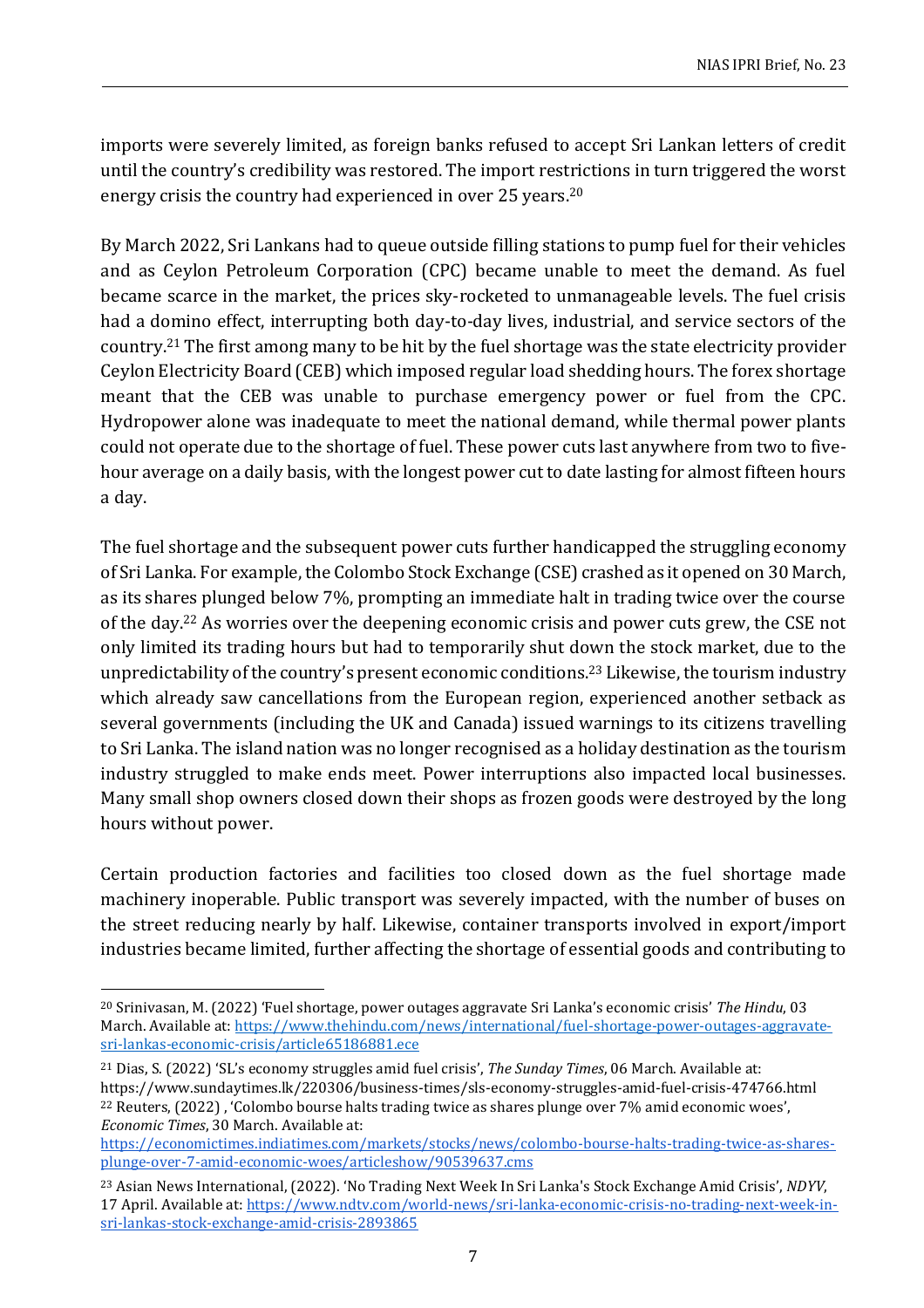their exorbitant price hikes. The corporate sector too faced difficulties operating under these circumstances, especially the IT/BPM industries which are reliant on a steady power supply. The export sector lost international clients as they pulled back due to concerns over inability to provide supplies and meet deadlines. The sector also had difficulties in obtaining freight services as they demanded payment in US dollars as the crisis began to worsen. The country also experienced network issues as local telecommunication and internet service providers couldn't secure adequate fuel to power their signal towers during long power interruptions. The agricultural sector was another to be hit, as the breakdown of the transport sector meant that the farmers were left with limited means to transport their goods to the markets and the harvesting being delayed due to the fuel shortage. Similarly, the banking sector operates under considerable pressure as their clients become unable to repay bank loans while the directives of the CBSL meant that they too were affected by the severe dollar crunch.

Another impact of the current economic crisis is the food shortage caused by the forex issue. As local supply chains get disrupted on top of the import restrictions in place, Sri Lanka experienced a shortage of essential food such as rice and sugar. People queued outside stateowned grocers in order to obtain food items at concessionary rates. The limited supply also drove up the retail price of food. In addition to food, Sri Lanka also experienced a paper shortage. This resulted in school examinations being postponed indefinitely, while several daily newspapers halted print publication and shifted to e-paper format.<sup>24</sup> By April 2022, Sri Lanka's headline inflation reached a record high of 28.9%. Advocata Institute's Bath Curry Indicator (BCI)<sup>25</sup> which track changes in monthly food prices, recorded nearly a 14% increase in food expenses from March to April 2022 alone. Furthermore, the CBSL revealed that Sri Lanka's year-on-year food inflation had reached up to 46.6% while non-food inflation had come up to 22% in April.<sup>26</sup>

Even the health sector of Sri Lanka was not spared by the impact of the current economic crisis. In spite of the guarantees that they would have uninterrupted power, images of how doctors had to perform surgeries in the dark circulated on social media, giving context to the depth of the crisis.<sup>27</sup> By the end of March, several state-run hospitals in Sri Lanka had to halt regular surgeries as the country's forex shortage affected the pharmaceutical supplies – including lifesaving drugs, painkillers, anaesthetics, implants, and suture materials. As with food prices, the supply shortage meant that medicine prices went up by 40%, exacerbating the consequences of the crisis. In April, Sri Lanka Medical Council (SLMA) warned the government that if the medicine shortage was not addressed immediately, the casualties caused would likely exceed

<sup>24</sup> *AFP*, (2022) 'School Tests, Newspapers On Hold As Sri Lanka Begins Running Out Of Paper', 25 March. Available at: [https://www.ndtv.com/world-news/school-tests-newspapers-on-hold-as-sri-lanka-begins](https://www.ndtv.com/world-news/school-tests-newspapers-on-hold-as-sri-lanka-begins-running-out-of-paper-2842565)[running-out-of-paper-2842565](https://www.ndtv.com/world-news/school-tests-newspapers-on-hold-as-sri-lanka-begins-running-out-of-paper-2842565)

<sup>25</sup> Advocata Institute (2022) *Bath Curry Indicator*. Available at:<https://www.bci.advocata.org/>

<sup>26</sup> Central Bank of Sri Lanka (2022) *Press Release*. Available at: [https://www.cbsl.gov.lk/sites/default/files/cbslweb\\_documents/press/pr/press\\_20220429\\_inflation\\_in\\_april\\_](https://www.cbsl.gov.lk/sites/default/files/cbslweb_documents/press/pr/press_20220429_inflation_in_april_2022_ccpi_e.pdf) [2022\\_ccpi\\_e.pdf](https://www.cbsl.gov.lk/sites/default/files/cbslweb_documents/press/pr/press_20220429_inflation_in_april_2022_ccpi_e.pdf)

<sup>27</sup> Rizwie, R. & Hollingsworth, J. (2022) 'Surgery by mobile phone light and reusing catheters', *CNN*, 18 April. Available at:<https://edition.cnn.com/2022/04/15/asia/sri-lanka-hospital-medicine-intl-hnk-dst/index.html>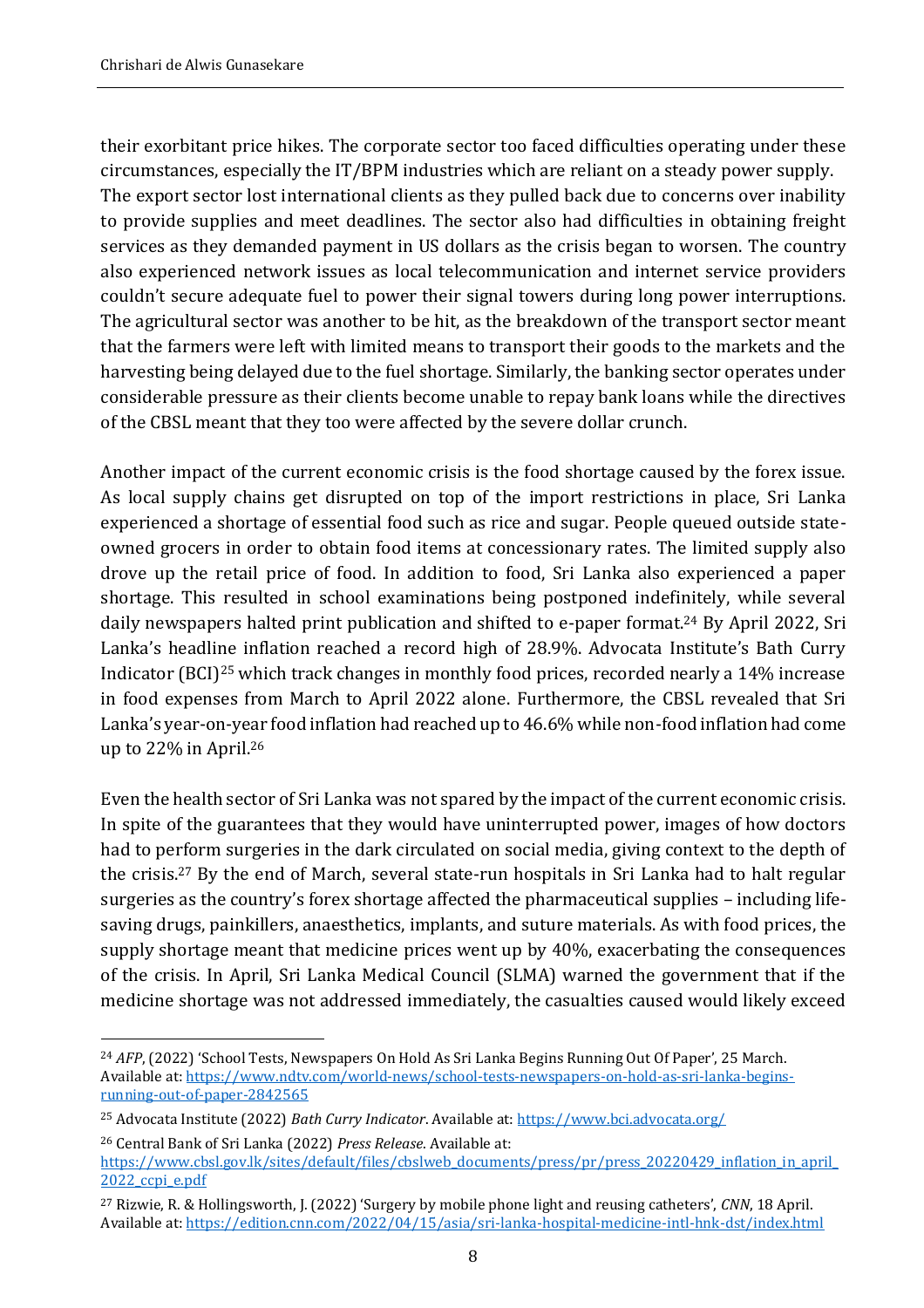the combined losses from the civil war, the tsunami, and the Covid-19 outbreak.<sup>28</sup>

As detailed above, the overarching impact of the Sri Lankan economic crisis was far-reaching. Several people lost their lives as they waited in queues to purchase limited fuel and domestic gas supplies. Others lost their livelihoods, with daily wage earners becoming the most vulnerable, as businesses could not operate at normal capacity. Over one million people are expected to fall below the poverty line by the end of this year.<sup>29</sup> Declining goods and services keep on driving up the market prices. Limitations on imports and exports further impedes the production process, while expenditure outstrips production rates, creating even more shortages. Therefore, the current condition of Sri Lanka is described by economists as a vicious cycle that has brought the country's economy to the brink of ruin.

## **III Responses to the Sri Lankan economic crisis**

#### *People's protests*

Sri Lankan people have taken to the streets to express their displeasure at the unbearable living conditions which kept getting worse as the year progressed, demanding the resignation of the Rajapaksa government. The protests began in March 2022, and included both spontaneous and non-partisan protests, as well as organised politically-backed protests. The latter included several protests staged by Parliamentary opposition Samagi Jana Balawegaya (SJB) led by Sajith Premadasa and the National People's Power (NPP) led by Anura Kumara Dissanayake. Conversely, the most effective form of expressing dissent had been the non-partisan people's protests.<sup>30</sup> In a protest culture unfamiliar to Sri Lanka, they began as small pockets in the suburbs of Colombo, following the code of peaceful and silent demonstrations – where protesters held up placards and lit candles during the evening hours and power cuts. However, as the duration of power cuts increased during the month of March, more and more people began to express their opposition to the current administration – which came to a head on 31 March. After a power outage that lasted for over thirteen hours, protesters gathered outside the President's private residence in Mirihana.<sup>31</sup> The initially peaceful protest turned violent as Police and Special Task Force (STF) deployed water cannons and tear gas against the protesters in an attempt to disperse them, while several protestors were arrested.

This incident sparked outrage among the public and drew a massive crowd to Colombo that began as a movement to occupy the Galle Face Green, Colombo in order to carry out demonstrations in front of the Presidential Secretariat on 09 April. The protestors continue to

<sup>28</sup> Fernandopulle, S. (2022) 'Acute shortage of medicines threatening; SLMA writes to President', *Daily Mirror*, 08 April. Available at[: https://www.dailymirror.lk/print/front\\_page/Acute-shortage-of-medicines-threatening-](https://www.dailymirror.lk/print/front_page/Acute-shortage-of-medicines-threatening-SLMA-writes-to-President/238-234768)[SLMA-writes-to-President/238-234768](https://www.dailymirror.lk/print/front_page/Acute-shortage-of-medicines-threatening-SLMA-writes-to-President/238-234768)

<sup>29</sup> Opanayake, V. (2022) 'Economic crisis: More people pushed below poverty line', *The Sunday Morning*, 07 May. Available at:<https://www.themorning.lk/economic-crisis-more-people-pushed-below-poverty-line/>

<sup>30</sup> Kuruwita, R. (2022). 'Sri Lanka's Leaderless Protests', *The Diplomat*, 12 April. Available at: <https://thediplomat.com/2022/04/sri-lankas-leaderless-protests/>

<sup>31</sup> Jayatilleka, D. (2022) 'The Mirihana moment and movement', *The Island*, 02 April. Available at: <https://island.lk/the-mirihana-moment-and-movement/>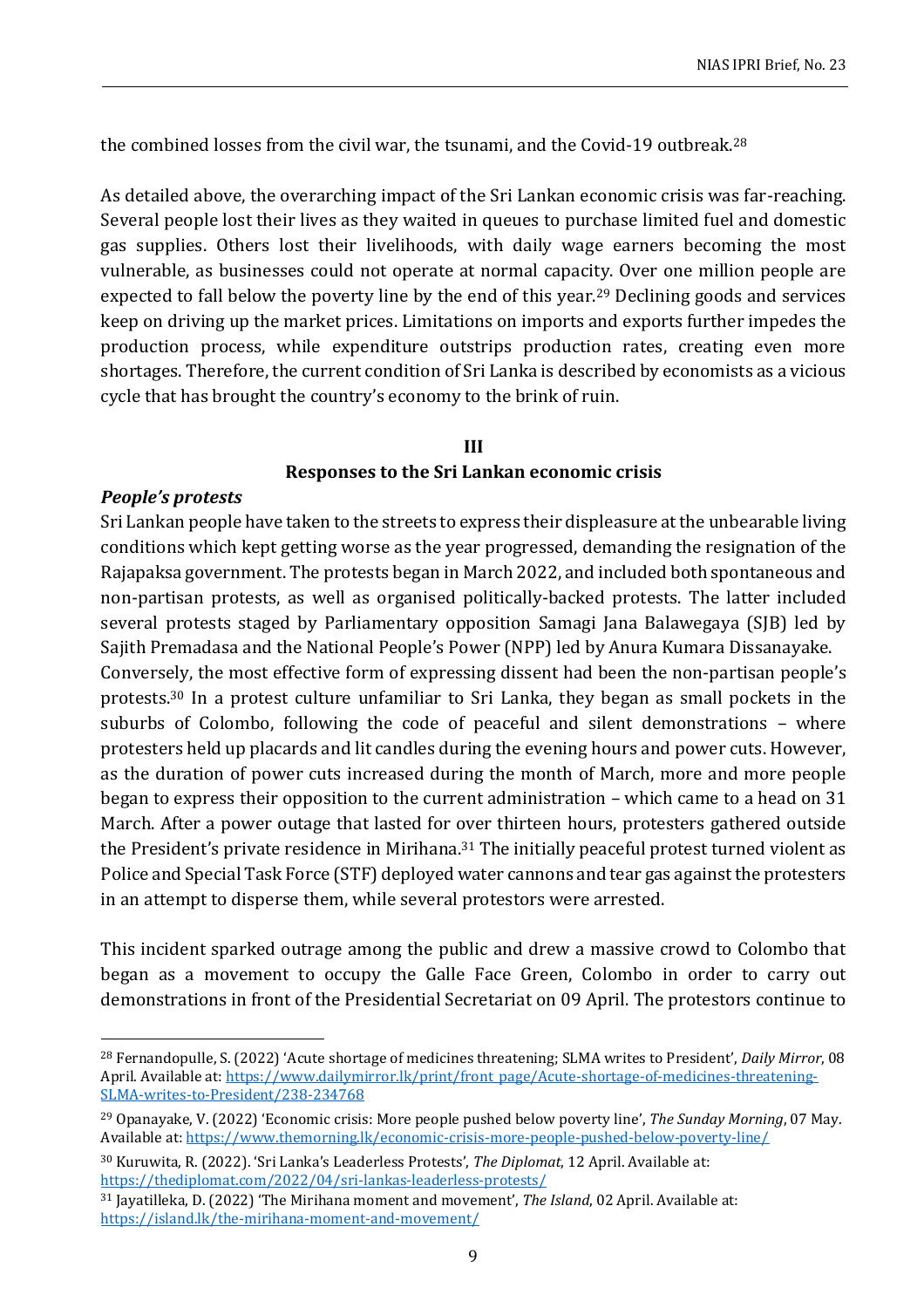occupy the space at present, and have established a protest village named "Gotagogama" (Gota-Go-Village) which is set up in the model of a small village, providing basic necessities.<sup>32</sup> Moreover, people's protests are taking place in front of Temple Trees (the official residence of the Prime Minister) and the Parliament of Sri Lanka as well. Other significant landmarks such as the Independence Square, Galle Fort, Torrington Square, Viharamahadevi Park, and Lotus Tower have been transformed into regular protest sites.

Since then, protests have spread to most of the cities in Sri Lanka that have established designated protests sites, including several professional bodies such as lawyers, business owners, IT professionals, tea plantation workers, government-sector employees, religious leaders of multiple faiths, etc. joining them in a show of support. Some of the protesters surrounded the residences of several Cabinet Ministers, demanding that they resign as well. People are of the opinion that the Rajapaksa family should declare their assets to the public, while all Ministries and government institutions be audited. The people's protests are distinguished by their creativity; with multiple individuals and organisations using the protest site to express dissent through song, dramatic performances, art installations, citizen forums, and teach outs. The people's protests also utilised social media extensively. Several hashtag campaigns including #GoHomeGota became popular in social media platforms such as Facebook, Twitter, and Instagram, demanding the President to step down and be impeached.

In addition to the protests being carried out locally, Sri Lankan citizens living overseas had organised several protests in support of the people including in the US, England, Australia, New Zealand, Germany, Italy, etc. which drew the attention of the international community to the Sri Lankan economic crisis.

#### *Government response to the crisis*

The initial reaction of the Sri Lankan Government was to deny that there is an ongoing economic crisis, and thereby refuse to seek aid from the IMF.<sup>33</sup> This denial and delay in seeking aid only aggravated the effects of the crisis until in March, when President Rajapaksa finally admitted that the country is in dire economic straits during his Presidential address. In an attempt to redress the situation and in response to the people's protests, several remedial measures were put into place by the Government.

As a preliminary to approaching the IMF for support, on 8 March, CBSL devalued the Sri Lankan rupee against the US dollar by 15%, allowing the currency to float and adjust to the market value.<sup>34</sup> While this move might have been a step in the right direction to restore market

<sup>32</sup> Jayasinghe, U. & Ghoshal, D. (2022) 'A small tent camp in Sri Lankan city becomes focus of national protests', *Reuters*, 13 April. Available at: [https://www.reuters.com/world/asia-pacific/small-tent-camp-sri-lankan-city](https://www.reuters.com/world/asia-pacific/small-tent-camp-sri-lankan-city-becomes-focus-national-protests-2022-04-13/)[becomes-focus-national-protests-2022-04-13/](https://www.reuters.com/world/asia-pacific/small-tent-camp-sri-lankan-city-becomes-focus-national-protests-2022-04-13/)

<sup>33</sup> Bala, S. (2022) 'Sri Lanka's central bank governor says country does not need IMF relief amid inflation concerns', *CNBC*, 24 January. Available at[: https://www.cnbc.com/2022/01/24/sri-lankas-central-bank](https://www.cnbc.com/2022/01/24/sri-lankas-central-bank-governor-says-imf-relief-is-not-necessary.html)[governor-says-imf-relief-is-not-necessary.html](https://www.cnbc.com/2022/01/24/sri-lankas-central-bank-governor-says-imf-relief-is-not-necessary.html)

<sup>34</sup> Jayasinghe, U. (2022) 'Sri Lanka devalues rupee, seen as step towards getting IMF help', *Reuters*, 08 March. Available at: [https://www.reuters.com/markets/rates-bonds/sri-lanka-allow-rupee-weaken-230-per-dollar-](https://www.reuters.com/markets/rates-bonds/sri-lanka-allow-rupee-weaken-230-per-dollar-2022-03-07/)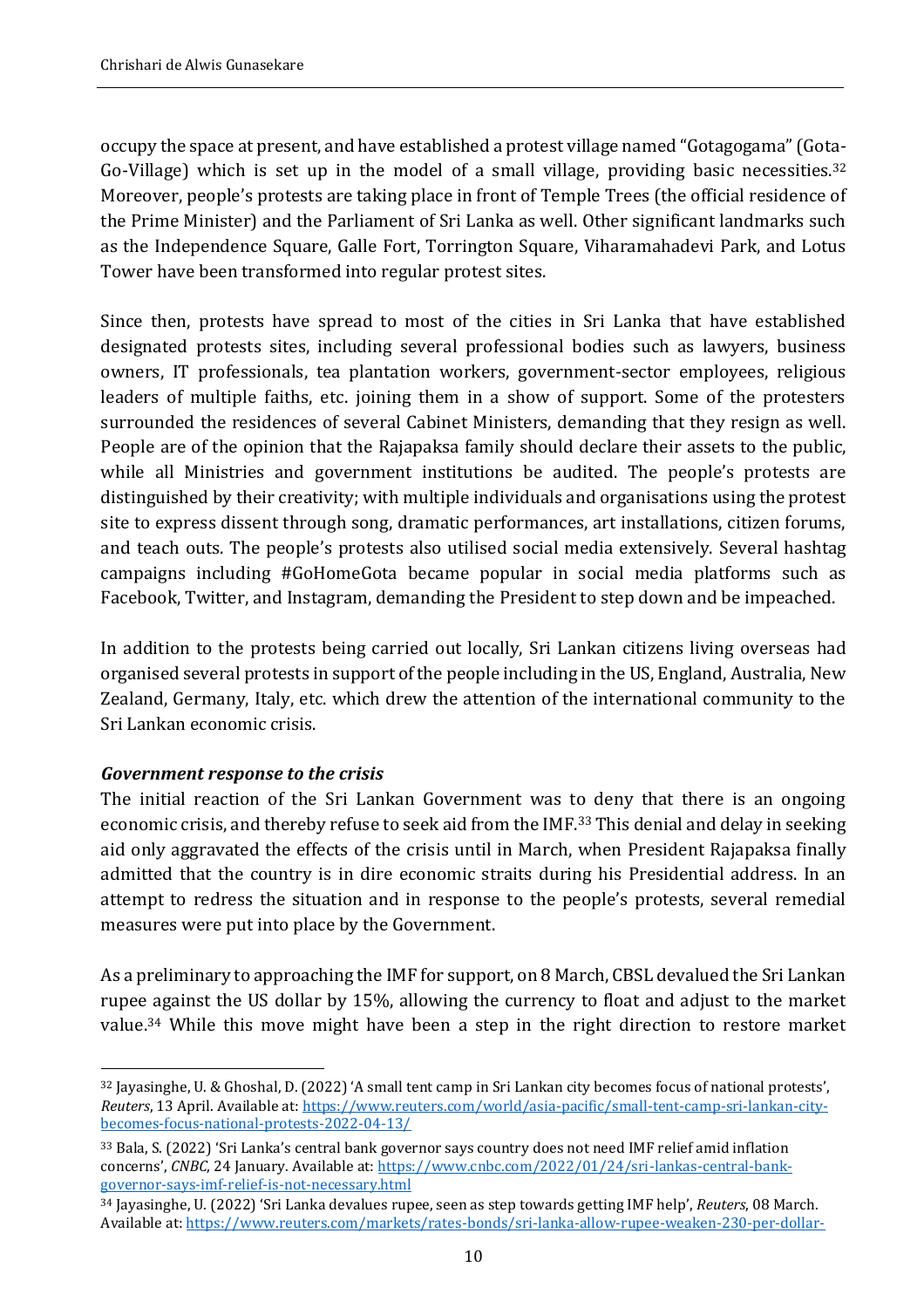stability, the devaluing of the currency came with its own implications. The currency continues to depreciate even at present, driving inflation higher day-by-day, whereas the salaries of the people remain stagnant, adding to their economic woes. The devaluation of the rupee had also failed to attract more foreign worker remittances, and did not prove to be the resolution to the forex crunch either.

A positive development that took place in the same period was the appointment of Dr. Nandalal Weerasinghe as the new CBSL Governor who promised to serve the people and make CBSL an independent institution free of political influence. Under the guidance of the new governor, CBSL tightened its monetary policy, advised banks to enable dollar payments for education and health requirements, requested all foreign remittances be sent via formal channels, and took steps to negotiate debt repayment with China. The President also appointed a group of financial experts as members of the Presidential Advisory Group on Multilateral Engagement and Debt Sustainability, in order to approach the IMF. Meanwhile, talks seeking an IMF bailout were initiated in mid-April, but did not yield visible results as IMF insisted that Sri Lanka has to first address its debt sustainability concerns. On 12 April, Sri Lanka announced that the country would temporarily default the total sum of its external debt amounting to US \$ 51 billion, in order to avoid the consequences of hard default, ending the country's flawless record of meeting its debt obligations.<sup>35</sup>

On the other hand, wide-spread people's protest which began with the economic crisis devolved into a political crisis. With the growing dissent expressed by the public, all Ministers of the Cabinet resigned from their posts on 4 April. However, many experts questioned the constitutionality of this move, as according to Article 49 of the Constitution the Cabinet will not stand dissolved as long as the Prime Minister continues to hold office. In the meantime, the President invited all political parties representing the Parliament to accept new ministerial posts and assist in resolving the crisis, which was rejected. Furthermore, the ruling party lost the Parliamentary majority as several Ministers declared that they will leave the government and function independently. This includes Ministers from ruling party Sri Lanka Podujana Peramuna (SLPP), Sri Lanka Freedom Party (SLFP), and Ceylon Workers' Congress (CWC). On 18 April, a new government with a 17-member Cabinet was appointed, to the derision of the protestors, as it not only eradicated female representation but also featured members from the previous Cabinet which people had already rejected. Consequently, the Sri Lankan Parliament functioned in a state of political deadlock during the past month where the President continued to advocate for an all-party government while the opposition insisted on a no-confidence motion.

State suppression also came into play with the Mirihana incident on 31 March. The President declared a State of Emergency in order to curb the people's protests, followed by curfew and a

[<sup>2022-03-07/</sup>](https://www.reuters.com/markets/rates-bonds/sri-lanka-allow-rupee-weaken-230-per-dollar-2022-03-07/)

<sup>35</sup> Schmidt, H. (2022) 'Debt-Payment Suspension Underlines Disastrous Economic Situation for Sri Lanka', *International Banker*, 21 April. Available at[: https://internationalbanker.com/finance/debt-payment](https://internationalbanker.com/finance/debt-payment-suspension-underlines-disastrous-economic-situation-for-sri-lanka/)[suspension-underlines-disastrous-economic-situation-for-sri-lanka/](https://internationalbanker.com/finance/debt-payment-suspension-underlines-disastrous-economic-situation-for-sri-lanka/)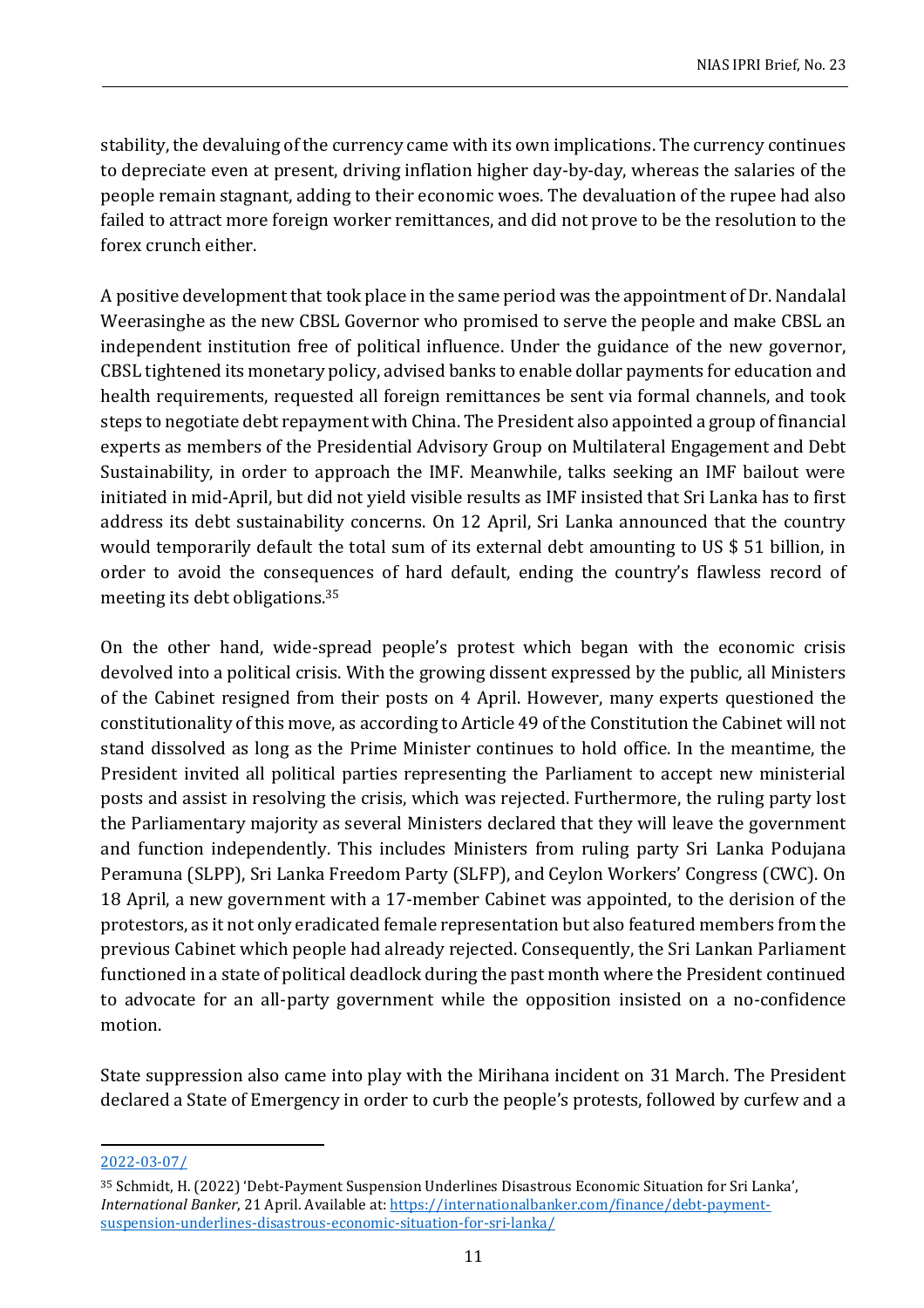social media ban in early-April. State-sponsored violence also became common since mid-April, as indicated by the Rambukkana incident, where the Police shot live rounds at the protestors, injuring several people and killing one individual. Similarly, protesters were harassed and intimidated by law enforcement officers on multiple occasions, with the Police continuing the use of tear gas and water cannons to disperse crowds from protest sites.

## *International support*

Sri Lanka received financial assistance from several countries; with India agreeing to US \$ 400 million currency swap with Reserve Bank of India, a US \$ 1 billion credit line for fuel and pharma imports, a diesel shipment under a US \$ 500 million credit line, with the Rajapaksa's seeking another possible US \$1 billion loan from New Delhi.<sup>36</sup> China too agreed to a US \$ 3.1 billion swap while the government is in the process of seeking another US \$ 2.5 billion loan from China. In terms of development agencies, the World Bank has extended US \$ 300-600 million over the coming months to purchase medicine and other essential items. In contrast, the IMF report on Sri Lanka presented a mostly negative outlook on the current economic crisis. IMF recommended drastic austerity measures including; increasing taxes, government spending discipline, cost-recovery by loss making state-owned enterprises (which included CEB and CPC), returning to a flexible exchange rate, debt restructuring, removal of import restrictions, and improvements in budget formulation, in order to restore Sri Lankan financial stability.<sup>37</sup>

Moreover, the international community is carefully monitoring the situation in Sri Lanka. The United Nations Human Rights Council (UNHRC), the European Union (EU), along with several Ambassadors had issued statements or Twitter messages, extending their support to people's right to protest peacefully while criticising State suppression.

#### **IV**

## **The way forward**

In order to resolve the economic crisis in Sri Lanka, financial experts have put forth recommendations, which are also in accordance with the recommendations made by the IMF. For example, the course of action endorsed by the Advocata Institute could be broadly categorised as stabilisation and growth.<sup>38</sup> Stabilisation consists of cutting back on excessive money printing and government borrowing, in order to reduce the budget deficit. Moreover, increasing tax rates would be inevitable in order to boost government revenue, whereas decreasing government expenditure by reducing salaries and pensions is also needed to address the budget deficit. These are several direct methods to restore market stability as explained by economists. Conversely, addressing economic growth factors is more challenging,

<sup>36</sup> Reuters (2022) 'What led to Sri Lanka's economic crisis, and who is helping?', *The Indian Express*, 9 May. Available at:<https://indianexpress.com/article/explained/sri-lanka-economic-crisis-explained-7849208/>

<sup>37</sup> *Supra* note 10

<sup>38</sup> Rathnasabapathy, R. & Thowfeek, R. (2022) 'Sri Lanka's economy is entering a dangerous tailspin', *Advocata Institute*, 20 April. Available at[: https://www.advocata.org/commentary-archives/2022/04/20/sri-lankas](https://www.advocata.org/commentary-archives/2022/04/20/sri-lankas-economy-is-entering-a-dangerous-tailspin)[economy-is-entering-a-dangerous-tailspin](https://www.advocata.org/commentary-archives/2022/04/20/sri-lankas-economy-is-entering-a-dangerous-tailspin)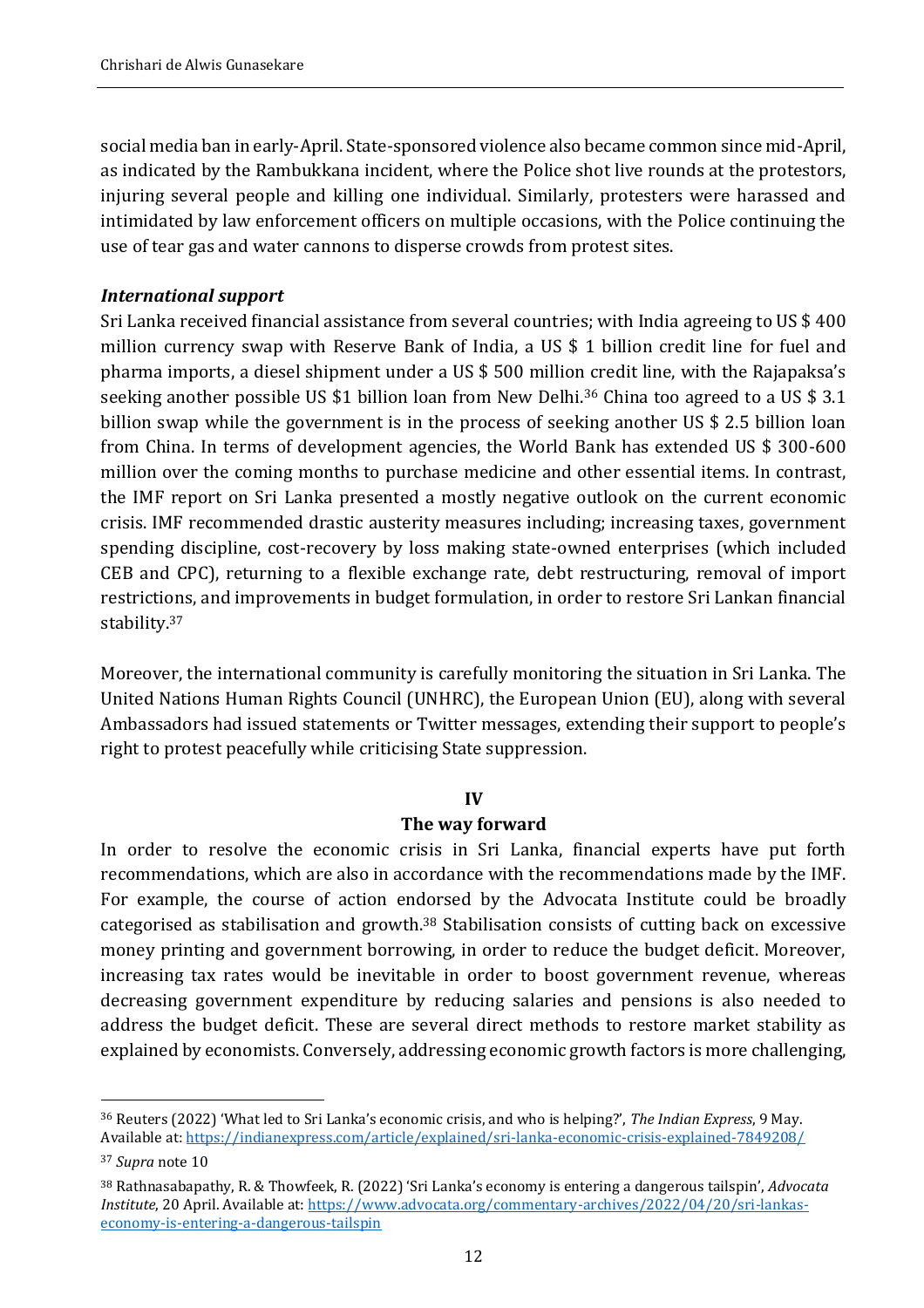requiring the production process to be more efficient, the market to attract more competitors, and innovation of more products to foster the economy. As for the power crisis, experts suggested the need to invest more in renewable energy sources and the possibility of connecting to the Indian grid.<sup>39</sup>

However, experts do acknowledge the process of restoring the economy would prove to be extremely challenging for the Sri Lankan people. They would have to expect inflation to go even higher than the current rate, until the currency rates are stabilised. Likewise, if state-owned enterprises like CEB and CPC were to cut back on their losses, that would further drive up the cost of electricity and fuel. One more drastic possibility is the temporary suspension of the welfare system, which would mean services such as healthcare and education would no longer be free of charge. Additionally, another fact pointed out by the experts is that for the economy to flourish, corruption needs to be at a minimum. They believe that whatever measures implemented would be futile unless corruption is uprooted and transparency is involved in the process. A complete Constitutional reform was suggested, acknowledging the dangers of the Executive Presidency which allowed for many arbitrary economic policies to remain unchecked, and thereby also satisfying the demands made by the protestors for an administration change.

In conclusion, two key observations could be with regards to the current economic crisis. Firstly, economic recovery would be a slow and arduous process. It is evident that the Sri Lankan economic crisis was years in the making and thereby its effects would likely take years to mitigate. However, as Sri Lanka defaulted in mid-April, the country has no other option but to restructure debt and to follow the severe austerity measures recommended by the IMF. While this would place an additional burden on the people, there is also hope that Sri Lanka would prove to be resilient in the face of this crisis.

Secondly, constructive change could be born out of conflict. Despite the negative outlook on the immediate restoration of the economy, one of the most promising outcomes of this crisis would be complete political and economic reform. People at the ground-level are now engaged and invested in policymaking and spaces such as the citizen forum encourages education and input from people of all income-groups and social status. Yet another valuable lesson learnt by the Sri Lankan citizens during the crisis is that the power of the state rests within the people and not its leaders. They have united against the ruling government disregarding ethnicity and religious beliefs that previously divided them. The crisis had exposed the corrupt political culture of Sri Lanka and people who previously subscribed to party politics have moved away from those ideologies. Moreover, the people are creating a political culture intolerant of corruption while advocating for transparency and accountability, demanding the old to step down and pave the way for the new generation.

.

<sup>39</sup> Samarajiva, R. (2022) 'Timescale confusions in solutions for the crisis', *Advocata Institute*, 21 April. Available at: [https://www.advocata.org/commentary-archives/2022/04/21/timescale-confusions-in-solutions-for-the](https://www.advocata.org/commentary-archives/2022/04/21/timescale-confusions-in-solutions-for-the-crisis)[crisis](https://www.advocata.org/commentary-archives/2022/04/21/timescale-confusions-in-solutions-for-the-crisis)